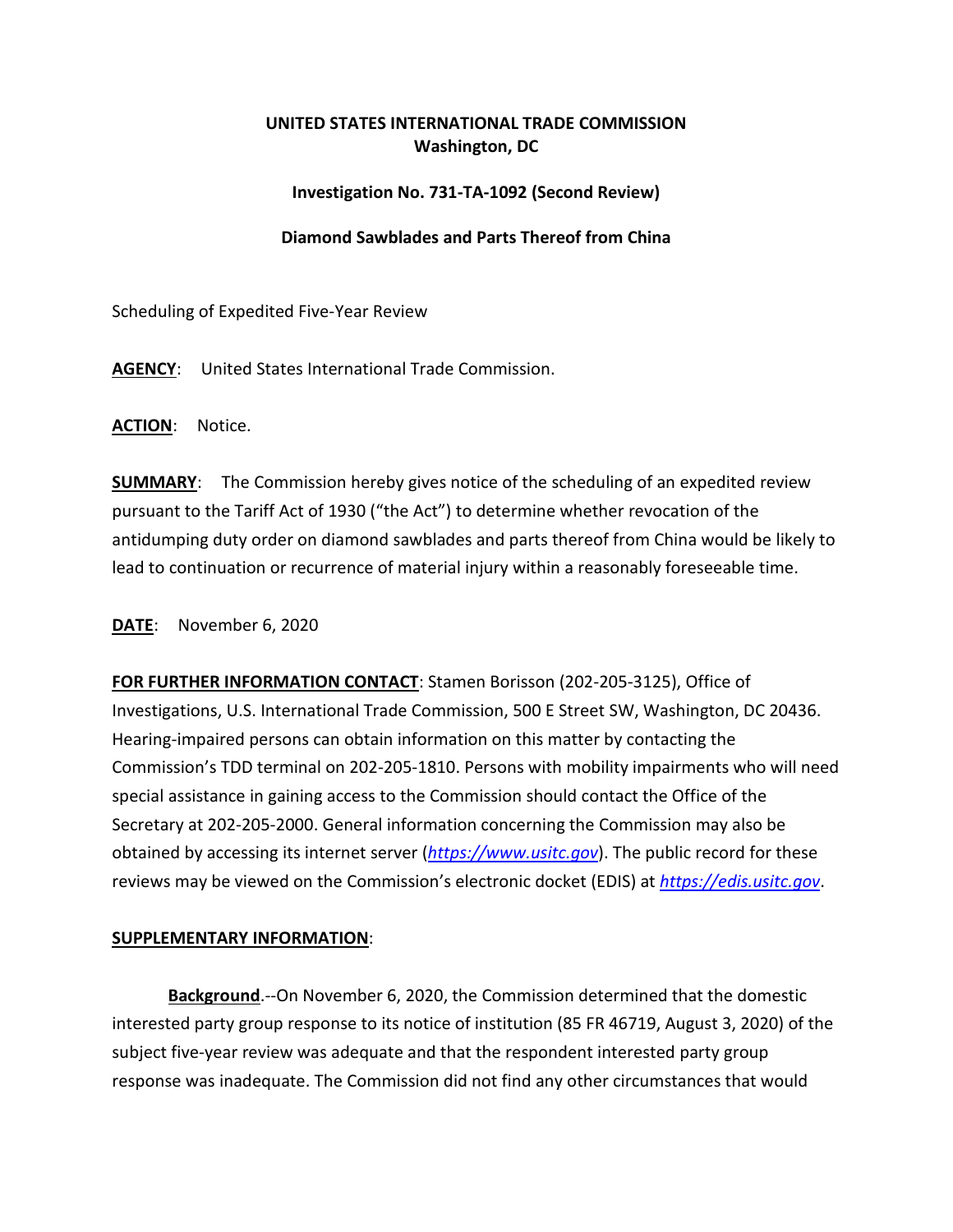warrant conducting a full review.<sup>1</sup> Accordingly, the Commission determined that it would conduct an expedited review pursuant to section 751(c)(3) of the Tariff Act of 1930 (19 U.S.C.  $1675(c)(3)$ ).

For further information concerning the conduct of this review and rules of general application, consult the Commission's Rules of Practice and Procedure, part 201, subparts A and B (19 CFR part 201), and part 207, subparts A, D, E, and F (19 CFR part 207).

Please note the Secretary's Office will accept only electronic filings at this time. Filings must be made through the Commission's Electronic Document Information System (EDIS, [https://edis.usitc.gov\)](https://edis.usitc.gov/). No in-person paper-based filings or paper copies of any electronic filings will be accepted until further notice.

**Staff report**.--A staff report containing information concerning the subject matter of the review was placed in the nonpublic record on February 17, 2021, and made available to persons on the Administrative Protective Order service list for this review. A public version will be issued thereafter, pursuant to section 207.62(d)(4) of the Commission's rules.

**Written submissions**.--As provided in section 207.62(d) of the Commission's rules, interested parties that are parties to the review and that have provided individually adequate responses to the notice of institution, $<sup>2</sup>$  $<sup>2</sup>$  $<sup>2</sup>$  and any party other than an interested party to the</sup> review may file written comments with the Secretary on what determination the Commission should reach in the review. Comments are due on or before February 25, 2021 and may not contain new factual information. Any person that is neither a party to the five-year review nor an interested party may submit a brief written statement (which shall not contain any new factual information) pertinent to the review by February 25, 2021. However, should the Department of Commerce ("Commerce") extend the time limit for its completion of the final results of its review, the deadline for comments (which may not contain new factual information) on Commerce's final results is three business days after the issuance of Commerce's results. If comments contain business proprietary information (BPI), they must

<span id="page-1-0"></span> $1$  A record of the Commissioners' votes is available from the Office of the Secretary and at the Commission's website.

<span id="page-1-1"></span> $2$  The Commission has found the response to its notice of institution from the Diamond Sawblades Manufacturers' Coalition ("DSMC"), an association of two U.S. producers of diamond sawblades and parts thereof (Diamond Products Limited and Western Saw, Inc.), to be individually adequate for its members. Comments from other interested parties will not be accepted (*see* 19 CFR 207.62(d)(2)).